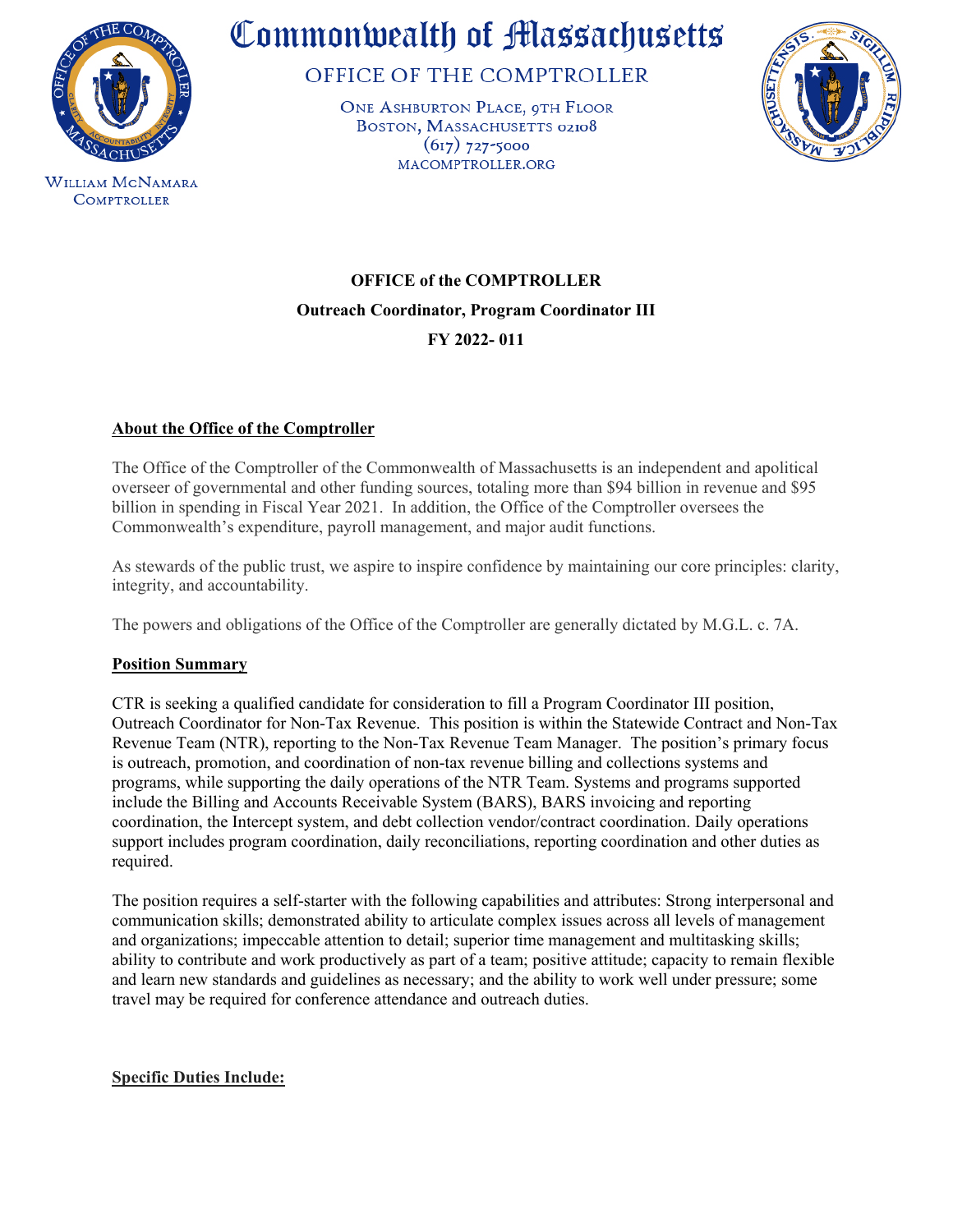- Remain current and knowledgeable with CTR Policies regarding non-tax revenue billing, collection, dunning, Intercept, and write-off.
- Maintain a liaison role with various private, municipal, state, and federal departments and others in order to promote non-tax revenue initiatives, programs and requirements, including debt collection coordination, municipal outreach for various NTR initiatives, and federal outreach as intercept expands to include federal debt and payments.
- Educate state departments on the Intercept program, the Intercept web application, and their related functional responsibilities.
- Ability to work closely with and articulate issues to CTR solutions desk staff when constituent agencies require assistance and advice both within and outside the office.
- Perform daily reconciliations supporting various non-tax revenue billing and collection systems.
- Create system incidents in tracking software and develop test plans for system patches after analyzing and documenting revenue related system issues.
- Provide weekly and monthly status updates of debt collection, Intercept, Outreach projects and others as assigned.
- Review state agency request for Write Offs and submit documentation for approval.
- Use MMARS, the Commonwealth's Information Warehouse (CIW) and local databases to perform NTR reconciliation.
- Recommend actions to streamline business processes to ensure efficiency and data integrity.
- Maintain awareness of and compliance with all CTR operating policies and procedures.
- Immediately raise questionable actions, requests or potential errors or issues to the NTR Manager and/or Assistant Comptroller.
- Contribute to the overall CTR work environment in a positive, respectful, and cooperative fashion.
- Participate in the completion of special projects that occur from time to time.
- Assist with other assignments that may be requested from members of the Comptroller's Office.
- Read and understand CTR memos, updates, attend annual internal control, and attend risk and fraud prevention trainings.

# **Capabilities and Attributes:**

- Educational experience, or other experience with business process improvement, change management, technology integration.
- Professional and assured interpersonal and writing communication style.
- Ability to think big, work smart, and do the small stuff well while staying focused on the big picture.
- Exceptional organizational skills with the capacity to plan and coordinate with team members and external constituents across all organizational levels.
- Project management experience.
- Strong attention to detail.
- Positive attitude.
- Critical thinker with courage to challenge old processes and propose innovative solutions.
- Self-starter.
- Willingness to learn new processes.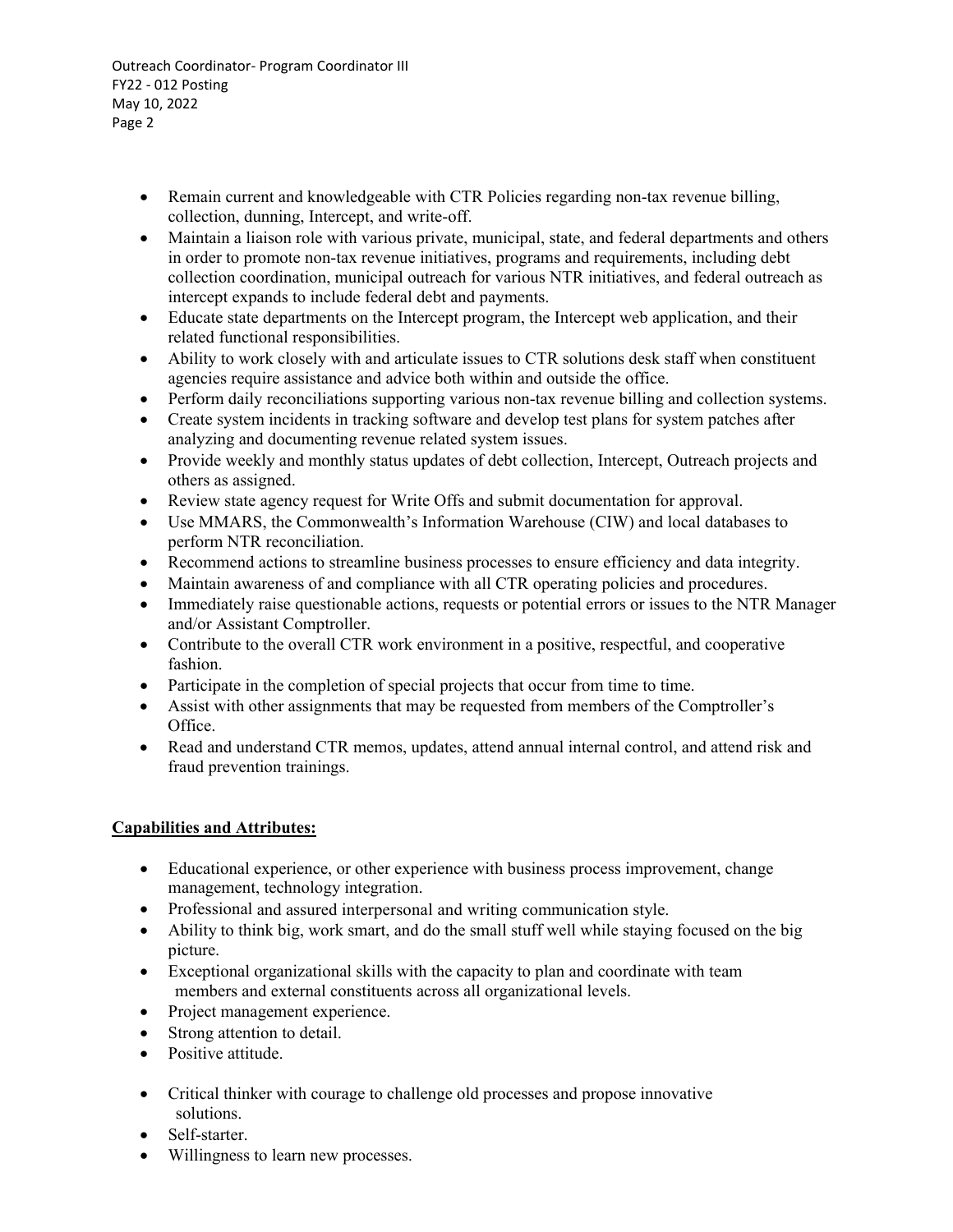- Ability to understand new software and hardware functionality.
- Proficiency in Windows applications such as PowerPoint, Word, Access, Excel, Outlook.
- Self-motivated, disciplined individual who completes tasks in a timely manner
- Ability to work both independently and/or as part of a team.

## **Minimum Entrance Requirements:**

Applicants must have at least (A) four years of full-time, or equivalent part-time, professional, administrative or managerial experience in business administration, business management or public administration the major duties of which involved program management, program administration, program coordination, program planning and/or program analysis, and (B) of which at least one year must have been in a supervisory capacity, or (C) any equivalent combination of the required experience and substitutions below:

Substitutions:

- 1. A Bachelor's degree with a major in business administration, business management or public administration may be substituted for a maximum of two years of the required (A) experience.\*
- 2. A Graduate degree with a major in business administration, business management or public administration may be substituted for a maximum of three years of the required (A) experience.\*
- 3. A Bachelor's or higher degree with a major other than in business administration, business management or public administration may be substituted for a maximum of one year of the required (A) experience.\*

\*Education toward such a degree or diploma will be prorated on the basis of the proportion of the requirements actually completed.

# **Bargaining Unit / Salary Range** NAGE UNIT 6 / Grade 14: \$66,682.98 - \$96,585.32

As per the Unit 6 Collective Bargaining Agreement between the Commonwealth of Massachusetts and the National Association of Government Employees. The range is based upon a series of steps. Any potential offer is determined based upon an analysis of the minimum entrance requirements, the candidate's relevant work experience and educational achievement level.

## **Benefits Package:**

CTR is pleased to offer a comprehensive benefits package to its employees. The specific components and eligibility may vary based upon position classification, hours worked per week and other variables. Therefore, specific benefits for this position may be discussed as part of the interview and offer process. The overall benefits available include paid vacation, sick and personal leave time, health, dental and vision insurance through the Commonwealth's Group Insurance, and optional pre-tax Health Savings Account plans. Details of the various plans and the cost split between employer and employee may be reviewed by looking at the Group Insurance website, [https://www.mass.gov/orgs/group-insurance](https://www.mass.gov/orgs/group-insurance-commission)[commission](https://www.mass.gov/orgs/group-insurance-commission) and/or as part of the interview process.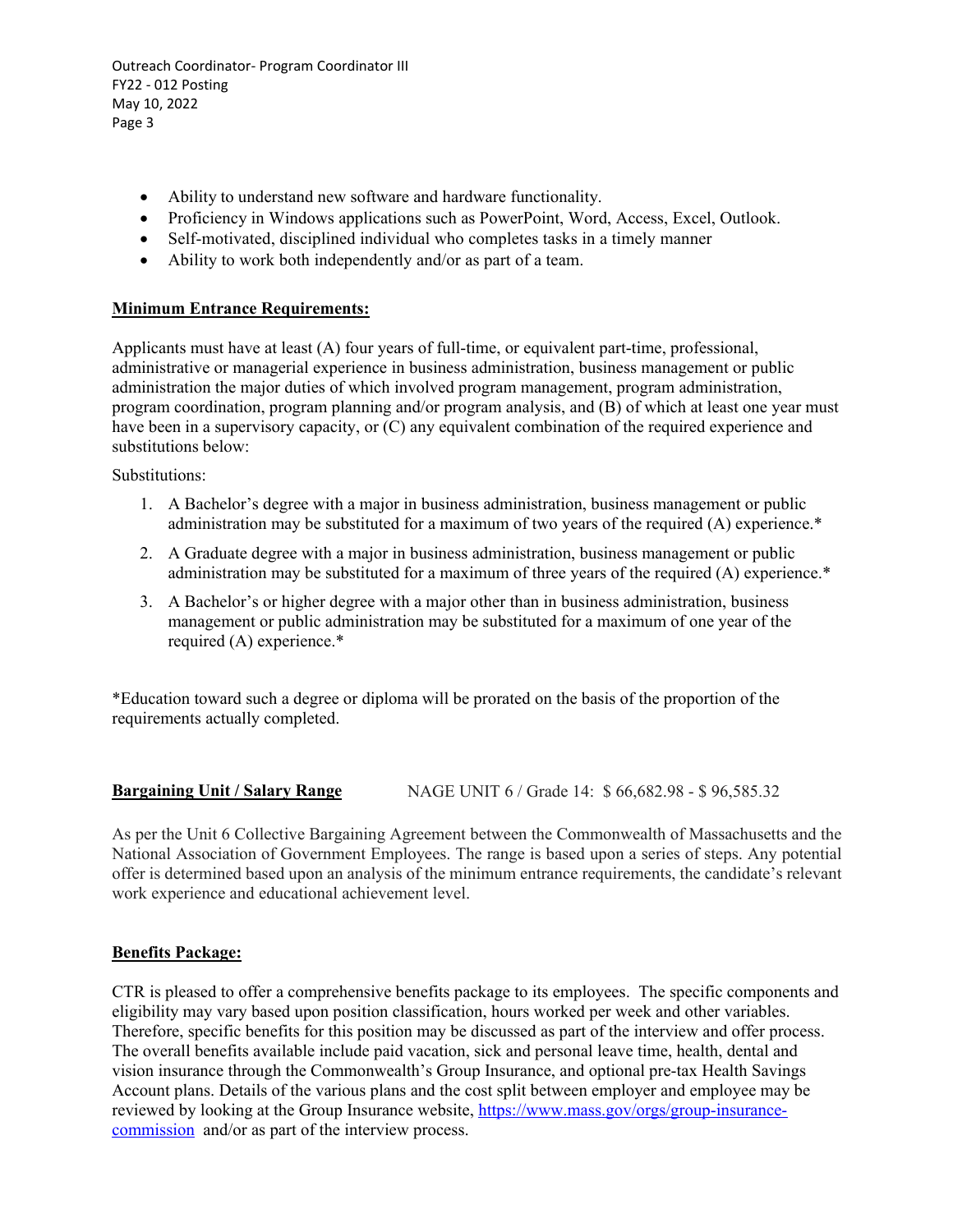CTR employees also participate in the Commonwealth's State Retirement Plan, which can become a Defined Benefit Plan for those that both vest and subsequently retire from State service. Follow this link for additional retirement information:<http://www.mass.gov/treasury/retirement/state-board-of-retire/>

In addition, CTR provides employees the opportunity to elect life insurance, long term disability insurance, deferred compensation savings, tuition remission, pre-tax commuter account plans, along with other programs.

## **COVID-19 Vaccination Requirement**

The successful applicant will be required to have received the full required regimen of vaccine doses of a COVID-19 vaccine (two doses of the Pfizer/Moderna vaccine or one dose of the Johnson & Johnson vaccine) prior to their start date, and may be required to demonstrate that they continue to maintain COVID-19 vaccination in accordance with updated public health recommendations or policies that may be adopted by the Office of the Comptroller (e.g., staff shall obtain all recommended boosters.)

Applicants who request to be exempt from the requirement for COVID-19 vaccination due to a documented medical condition that makes vaccination medically contraindicated or based on a sincerely held religious beliefs must obtain approval for such an exemption from the Office of the Comptroller before their start date.

Details relating to how to comply with this requirement may be discussed with CTR's Chief Human Resources Officer during the selection process.

# **CTR Hybrid-Work Model**

CTR began operating its hybrid work model on November 1, 2021. Under this policy, employees are currently required to work four business days per month (two set by management and two set by the employee) at CTR's Boston office and may work remotely the remainder of the time at a location approved by their supervisor. Under this policy, all employees must be able to report to the Boston office with little or no notice, even including the same workday should an exigent circumstance arise. Therefore, a reasonable proximity to the office is necessary. CTR does not reimburse for employees to travel to the office.

In addition, the successful candidate may be required to work primarily on site in Boston during the initial training and orientation period.

## **Commitment to Diversity:**

CTR is committed to building a diverse staff at all levels across its entire agency.

CTR IS AN EQUAL OPPORTUNITY/AFFIRMATIVE ACTION EMPLOYER

## **Required Background Check – Including Tax Compliance:**